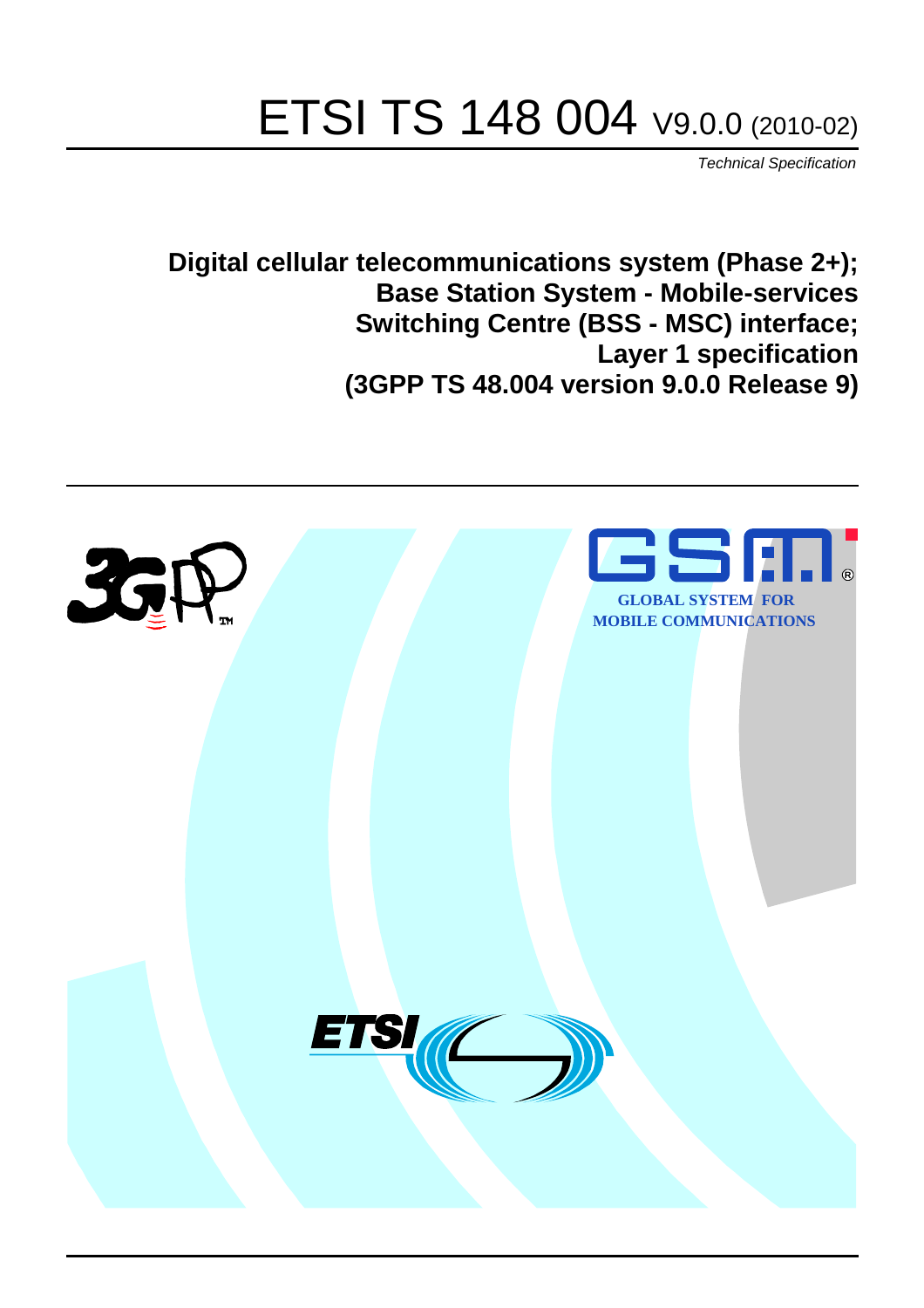Reference RTS/TSGG-0248004v900

> Keywords GSM

#### *ETSI*

#### 650 Route des Lucioles F-06921 Sophia Antipolis Cedex - FRANCE

Tel.: +33 4 92 94 42 00 Fax: +33 4 93 65 47 16

Siret N° 348 623 562 00017 - NAF 742 C Association à but non lucratif enregistrée à la Sous-Préfecture de Grasse (06) N° 7803/88

#### *Important notice*

Individual copies of the present document can be downloaded from: [http://www.etsi.org](http://www.etsi.org/)

The present document may be made available in more than one electronic version or in print. In any case of existing or perceived difference in contents between such versions, the reference version is the Portable Document Format (PDF). In case of dispute, the reference shall be the printing on ETSI printers of the PDF version kept on a specific network drive within ETSI Secretariat.

Users of the present document should be aware that the document may be subject to revision or change of status. Information on the current status of this and other ETSI documents is available at <http://portal.etsi.org/tb/status/status.asp>

If you find errors in the present document, please send your comment to one of the following services: [http://portal.etsi.org/chaircor/ETSI\\_support.asp](http://portal.etsi.org/chaircor/ETSI_support.asp)

#### *Copyright Notification*

No part may be reproduced except as authorized by written permission. The copyright and the foregoing restriction extend to reproduction in all media.

> © European Telecommunications Standards Institute 2010. All rights reserved.

**DECT**TM, **PLUGTESTS**TM, **UMTS**TM, **TIPHON**TM, the TIPHON logo and the ETSI logo are Trade Marks of ETSI registered for the benefit of its Members.

**3GPP**TM is a Trade Mark of ETSI registered for the benefit of its Members and of the 3GPP Organizational Partners. **LTE**™ is a Trade Mark of ETSI currently being registered

for the benefit of its Members and of the 3GPP Organizational Partners.

**GSM**® and the GSM logo are Trade Marks registered and owned by the GSM Association.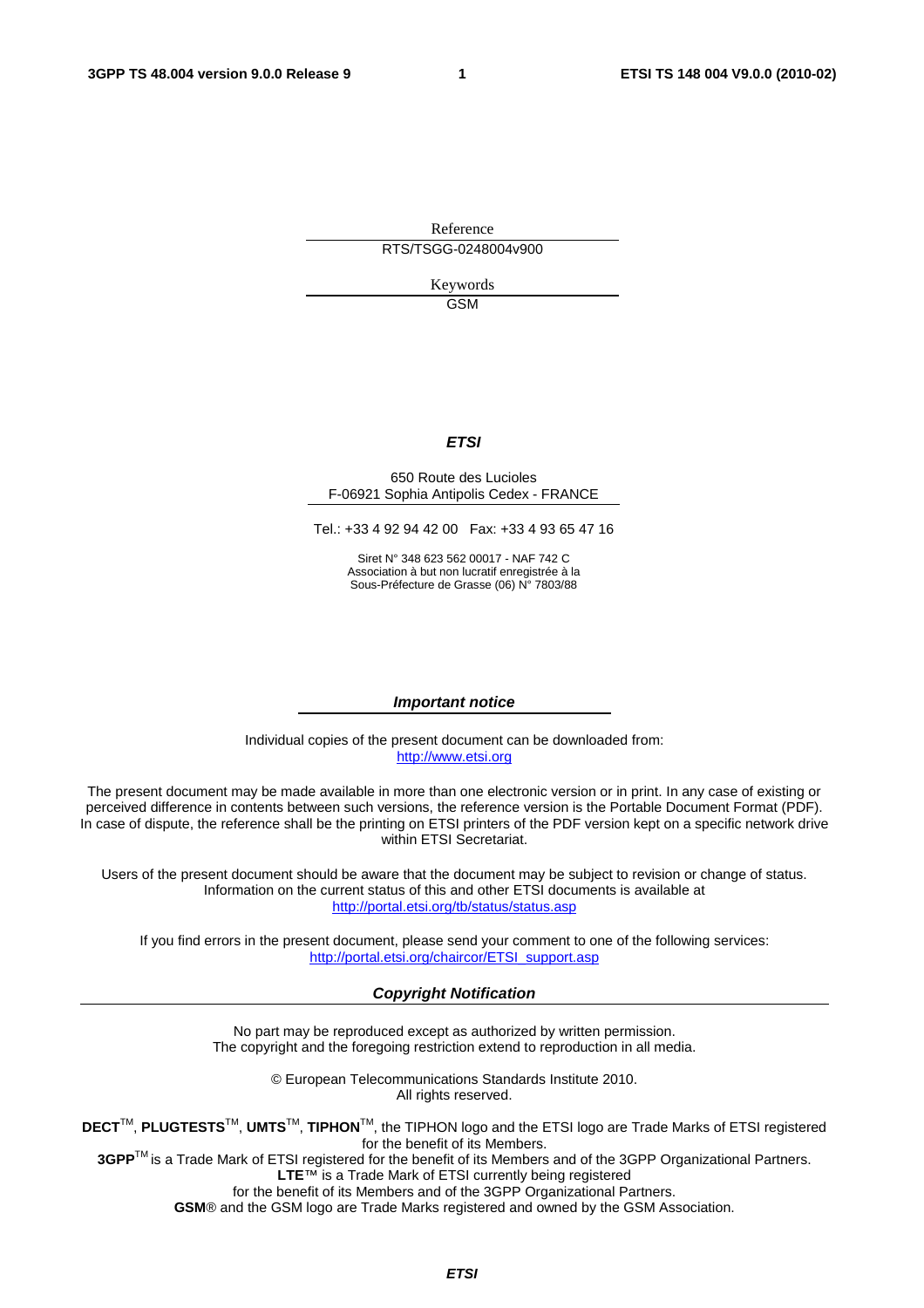## Intellectual Property Rights

IPRs essential or potentially essential to the present document may have been declared to ETSI. The information pertaining to these essential IPRs, if any, is publicly available for **ETSI members and non-members**, and can be found in ETSI SR 000 314: *"Intellectual Property Rights (IPRs); Essential, or potentially Essential, IPRs notified to ETSI in respect of ETSI standards"*, which is available from the ETSI Secretariat. Latest updates are available on the ETSI Web server [\(http://webapp.etsi.org/IPR/home.asp](http://webapp.etsi.org/IPR/home.asp)).

Pursuant to the ETSI IPR Policy, no investigation, including IPR searches, has been carried out by ETSI. No guarantee can be given as to the existence of other IPRs not referenced in ETSI SR 000 314 (or the updates on the ETSI Web server) which are, or may be, or may become, essential to the present document.

#### Foreword

This Technical Specification (TS) has been produced by ETSI 3rd Generation Partnership Project (3GPP).

The present document may refer to technical specifications or reports using their 3GPP identities, UMTS identities or GSM identities. These should be interpreted as being references to the corresponding ETSI deliverables.

The cross reference between GSM, UMTS, 3GPP and ETSI identities can be found under [http://webapp.etsi.org/key/queryform.asp.](http://webapp.etsi.org/key/queryform.asp)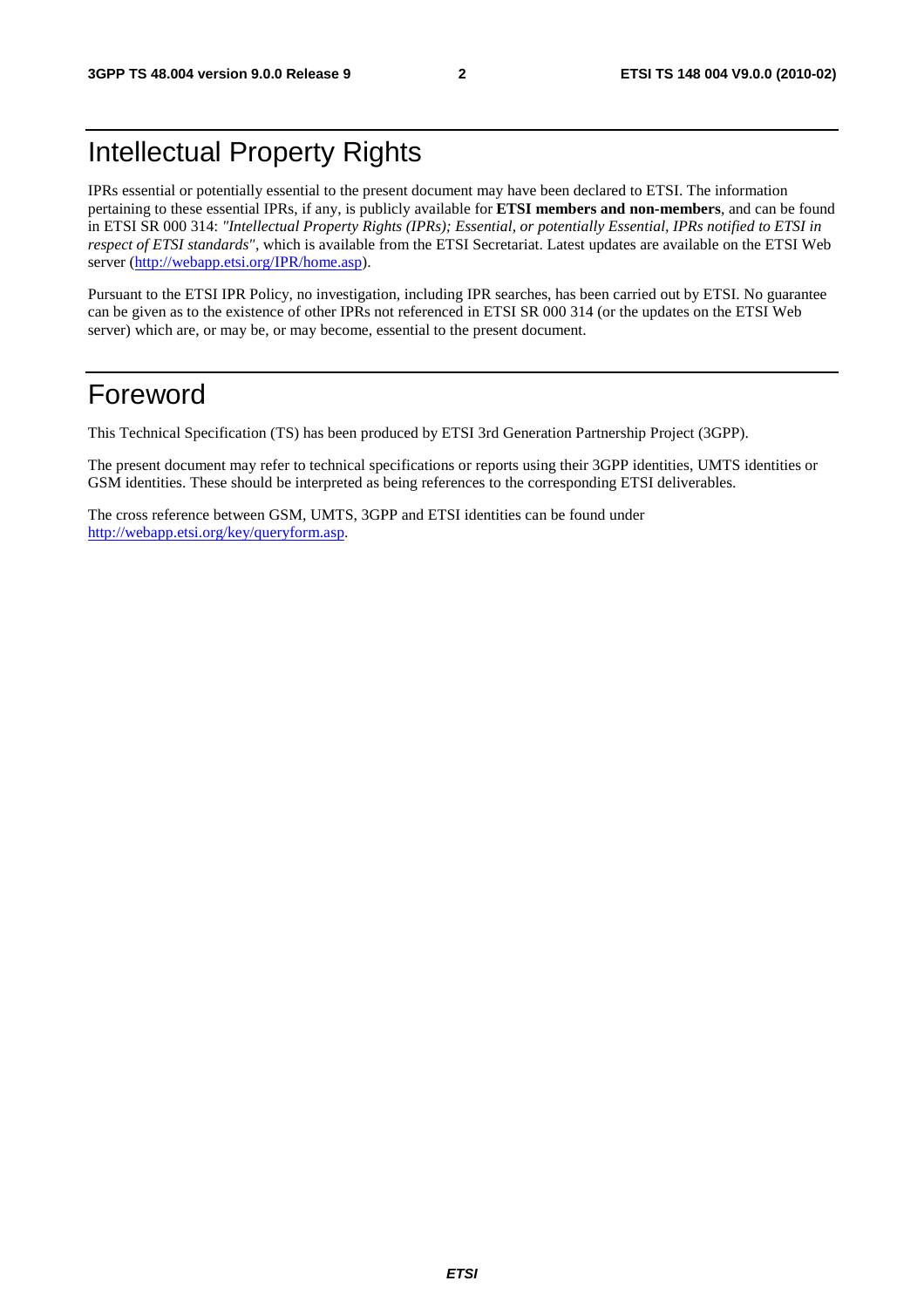# Contents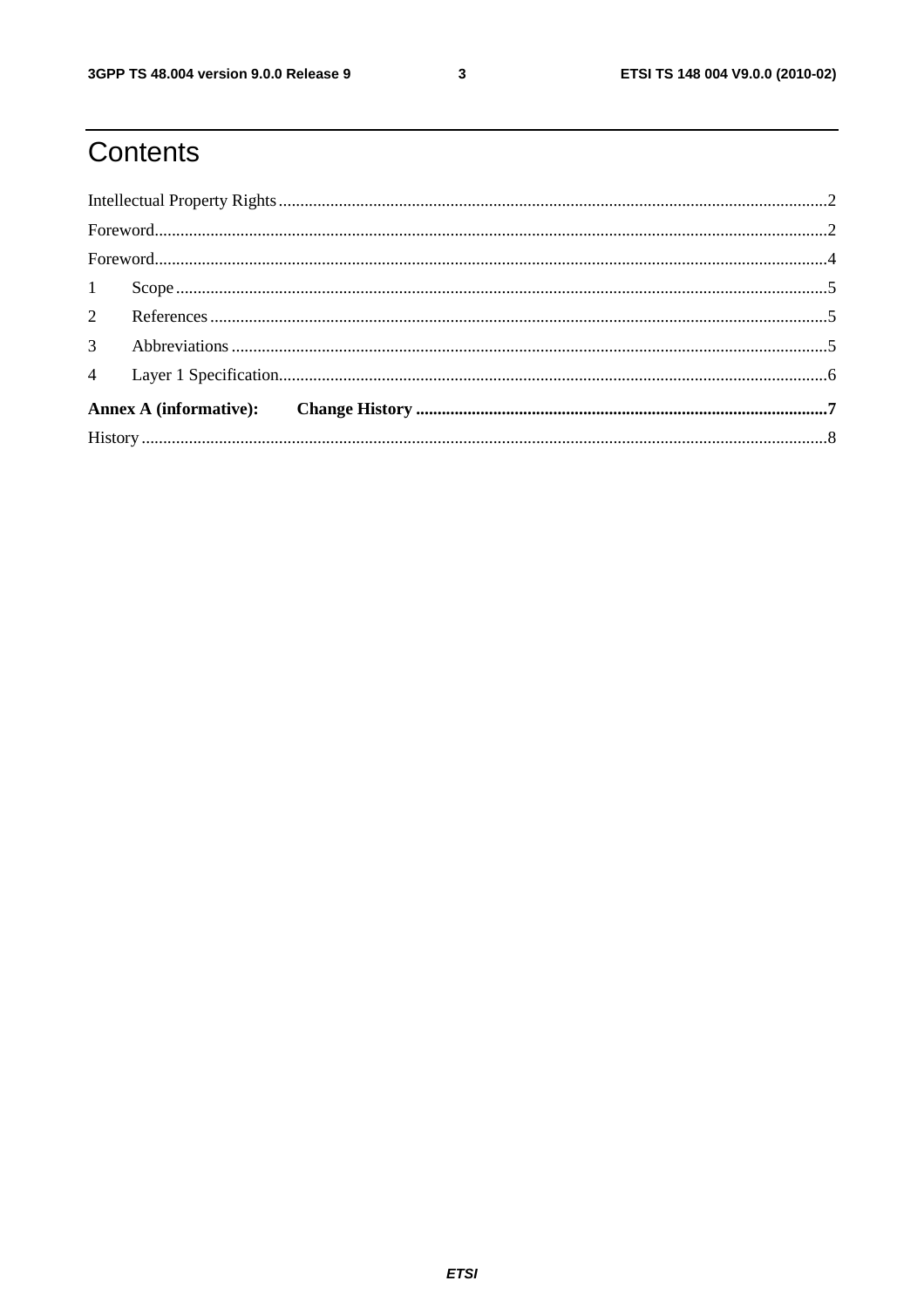## Foreword

This Technical Specification has been produced by the 3<sup>rd</sup> Generation Partnership Project (3GPP).

The contents of the present document are subject to continuing work within the TSG and may change following formal TSG approval. Should the TSG modify the contents of the present document, it will be re-released by the TSG with an identifying change of release date and an increase in version number as follows:

Version x.y.z

where:

- x the first digit:
	- 1 presented to TSG for information;
	- 2 presented to TSG for approval;
	- 3 or greater indicates TSG approved document under change control.
- y the second digit is incremented for all changes of substance, i.e. technical enhancements, corrections, updates, etc.
- z the third digit is incremented when editorial only changes have been incorporated in the document.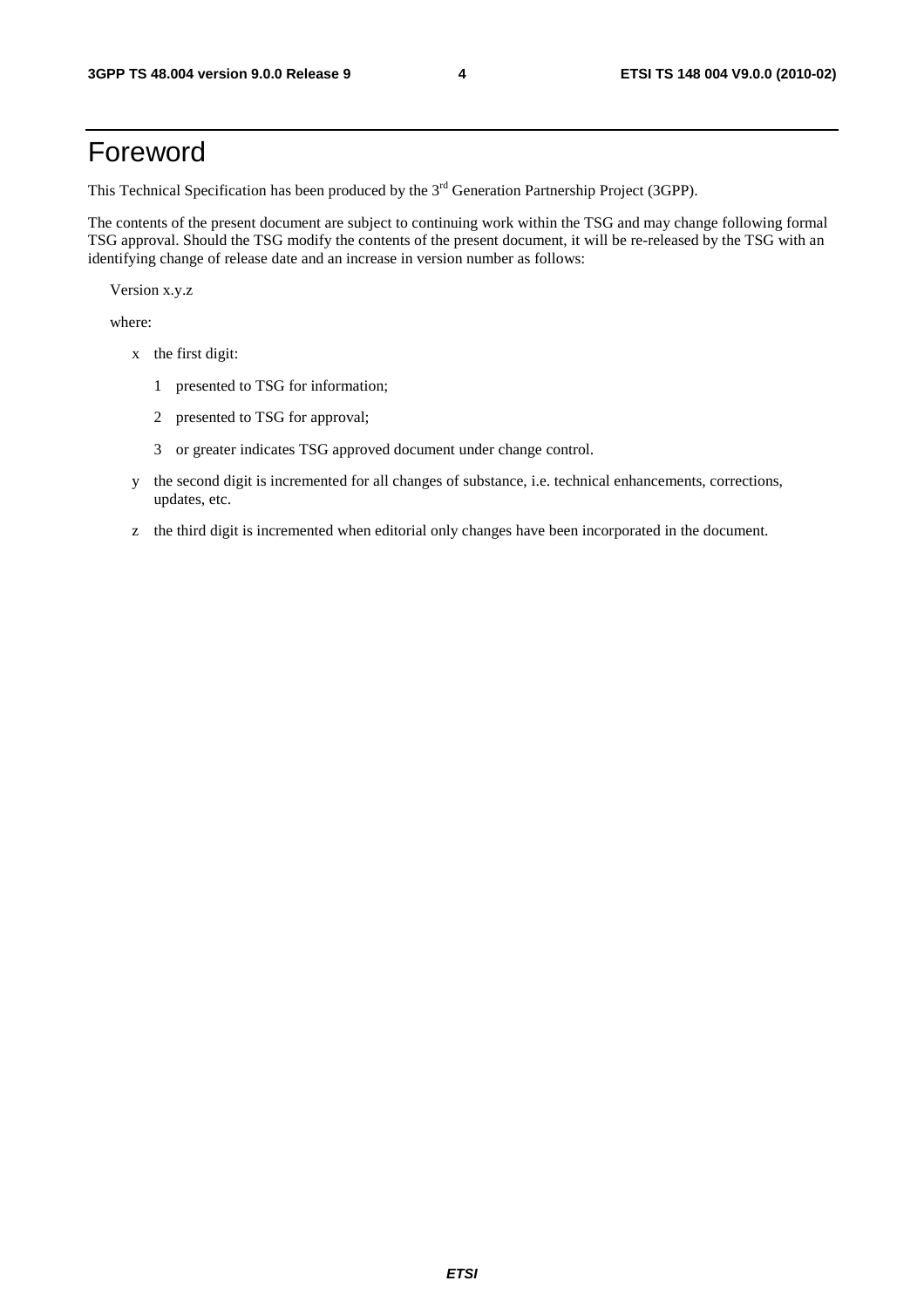#### 1 Scope

The present document defines the structure of the physical layer (layer 1) of the BSS-MSC interface for supporting traffic channels. Use of the physical layer for supporting Signalling System No.7 signalling links is covered in Technical Specification 3GPP TS 48.006.

The physical layer is the lowest layer in the OSI Reference Model and it supports all functions required for transmission of bit streams on the physical medium.

For the present document only digital transmission will be considered, the use of analogue transmission is a national concern.

#### 2 References

The following documents contain provisions which, through reference in this text, constitute provisions of the present document.

- References are either specific (identified by date of publication, edition number, version number, etc.) or non-specific.
- For a specific reference, subsequent revisions do not apply.
- For a non-specific reference, the latest version applies. In the case of a reference to a 3GPP document (including a GSM document), a non-specific reference implicitly refers to the latest version of that document *in the same Release as the present document*.
- [1] 3GPP TR 21.905: "Vocabulary for 3GPP Specifications".
- [2] ITU-T Recommendation G.705: "Characteristics of plesiochronous digital hierarchy (PDH) equipment functional blocks".
- [3] ITU-T Recommendation G.709: "Interfaces for the Optical Transport Network (OTN)".
- [4] ITU-T Recommendation G.711: "Pulse Code Modulation (PCM) of voice frequencies".
- [5] ITU-T Recommendation G.732: "Characteristics of primary PCM multiplex equipment operating at 2 048 kbit/s".
- [6] 3GPP TS 48.006: "Signalling transport mechanism specification for the Base Station System Mobile-services Switching Centre (BSS - MSC) interface".
- [7] ANSI T1.102-1993: "Digital Hierarchy Electrical Interface".
- [8] ANSI T1.403.01-1999: "Title: Network and Customer Installation Interfaces (ISDN) Primary Rate Layer 1 Electrical Interfaces Specification (Includes revision of ANSI T1.408-1990 and partial revision of ANSI T1.403-1995)".
- [9] ANSI T1.107-1995: "Digital Hierarchy Formats Specifications".
- [10] 3GPP TS 48.020: "Rate adaption on the Base Station System Mobile-services Switching Centre (BSS - MSC) interface".

## 3 Abbreviations

For the purposes of the present document, the abbreviations gieven in 3GPP TR 21.905 [1] apply.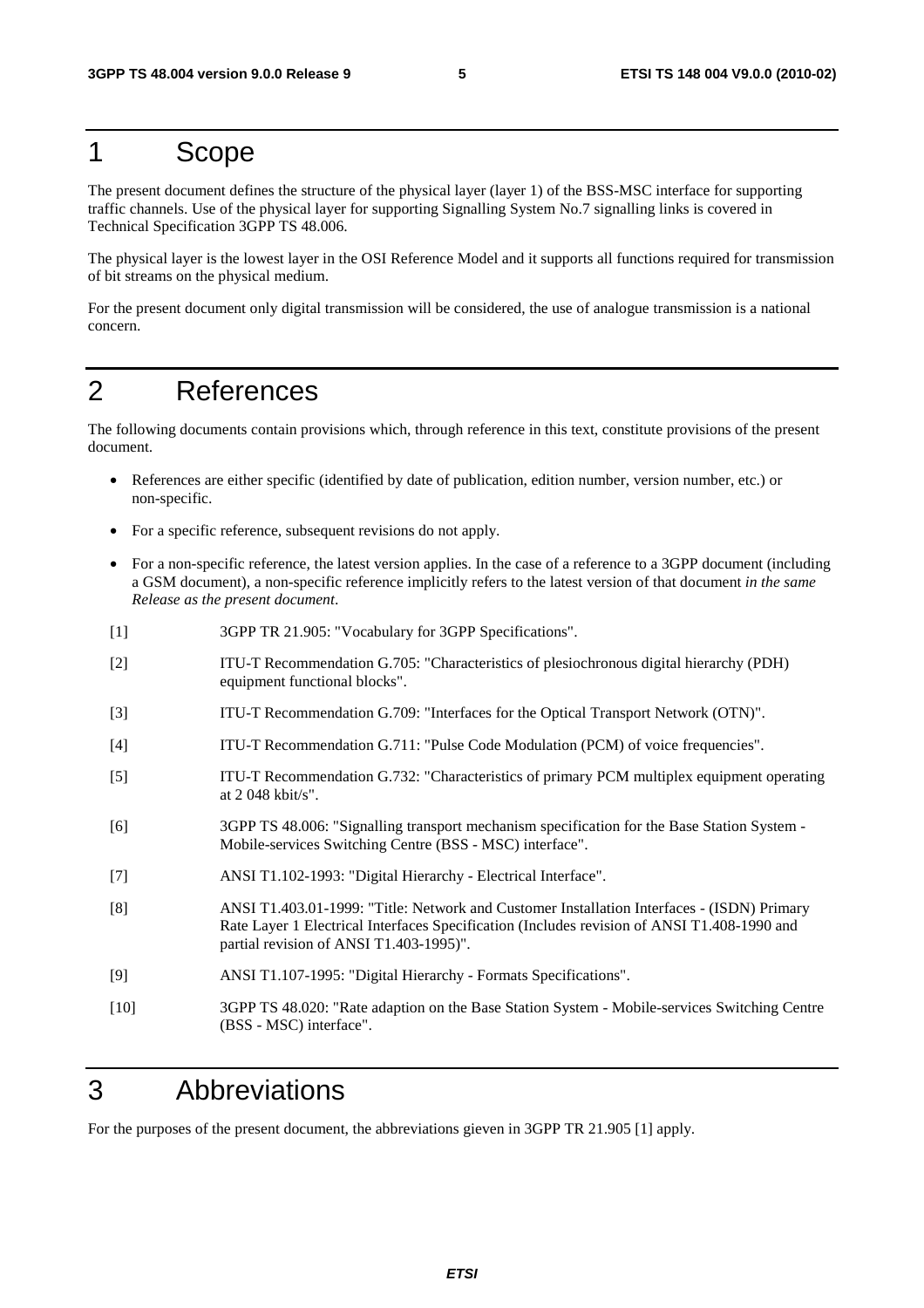## 4 Layer 1 Specification

All ITU-T recommendations referred to are Blue Book.

Layer 1 shall utilise digital transmission:

- at a rate of 2 048 kbit/s with a frame structure of 32 x 64kbit/s time slots, as specified in ITU-T Recommendation G.705 clause 3 for E1 interface; or
- at a rate of 1 544 kbit/s with a frame structure of 24 x 64 kbit/s time slots, as specified in T1.102 specification for T1 interface.

Therefore the physical/electrical characteristics are defined in ITU-T Recommendation G.703 for E1 interface or ANSI T1.403 specification T1 interface.

The functional characteristics are defined in ITU-T Recommendation G.732 clauses 2 and 3 for E1 interface or ANSI T1.107 specification for T1 interface.

Fault conditions should be treated in accordance with ITU-T Recommendation G.732 clause 4 for E1 interface or ANSI T1.403 specification for T1 interface.

Speech encoding shall be the A-law or Mu-law (for North America) as defined in ITU-T Recommendation G.711.

The idle pattern must be transmitted on every timeslot that is not assigned to a channel, and to every timeslot of a channel that is not allocated to a call. The idle pattern shall be 01010100 in ITU-T based systems and 01111111 in ANSI based systems.

Synchronisation at the BSS for the transmitted 2 048/1544 kbit/s bit stream shall be derived from the received 2 048/1 544 kbit/s bit stream.

Data encoding is covered in Technical Specification 3GPP TS 48.020.

NOTE: A predetermined number of the 56/64kbit/s time slots may be used for signalling, to one or more base station systems. 56kbit/s is applicable to T1 interface only.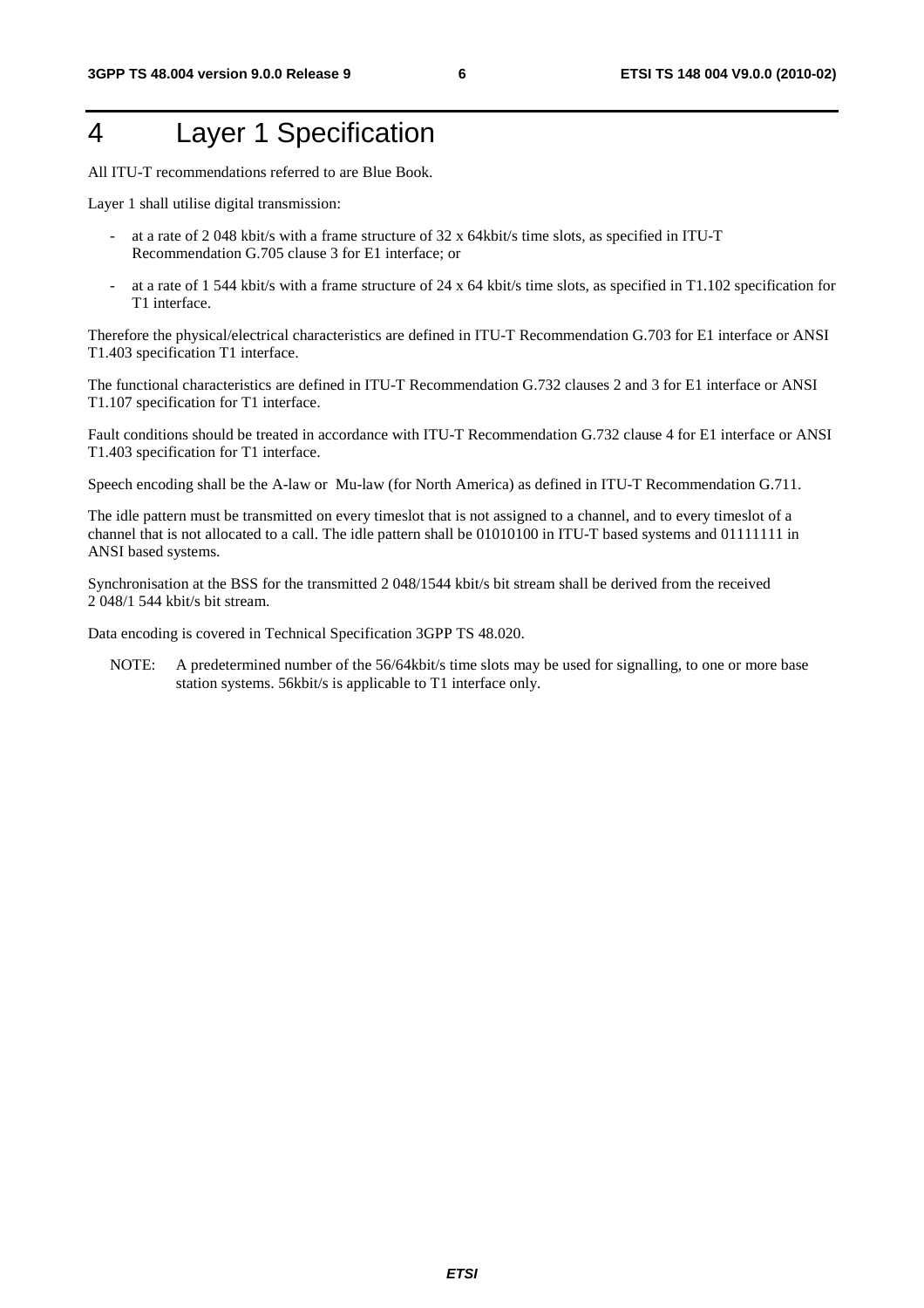## Annex A (informative): Change History

| TSG#        | TCA D.<br>DOC<br>56 | <b>CR</b> | Rev | <b>Subiect/Comment</b>                     | <b>New version</b> |
|-------------|---------------------|-----------|-----|--------------------------------------------|--------------------|
| 2009<br>Dec |                     |           | . . | Release<br>version created based on v8.0.0 | 9.O.C              |